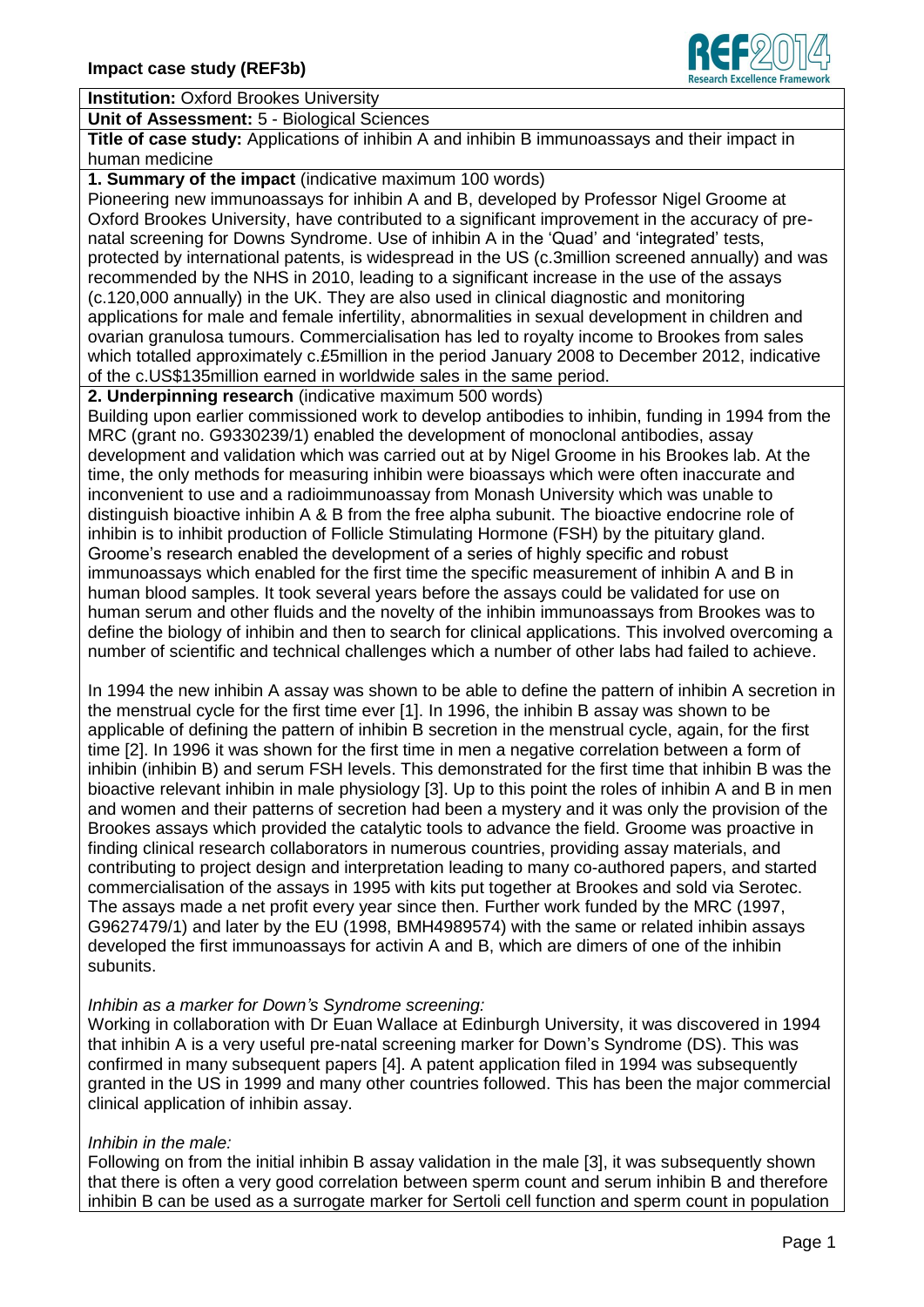

studies of infertility in males [6]. Sperm cells are nurtured by the Sertoli cells and inhibin B is an indicator that the Sertoli cells are functioning correctly. If inhibin B levels in a man are undetectable then it is unlikely he is capable of sperm manufacture. Some men with normal inhibin B and sperm production may nevertheless have a blockage preventing sperm appearing in ejaculate.

*Inhibin in the female:*

A long-recognised defining endocrinological feature of women approaching menopause is an increase in follicular phase serum FSH. Groome's work provided for the first time a hormonal explanation for this. The reason for the rise in FSH in early follicular phase is that the lower inhibin B levels in older women, associated with loss of ovarian reserve, releases the pituitary from negative inhibition [7].

- **3. References to the research** (indicative maximum of six references)
- [1] **Groome, NP**; Illingworth, PJ; O'Brian, M *et al*, (1994) *Detection of Dimeric Inhibin throughout the human menstrual cycle by 2-site enzyme immunoassay,* Clinical Endocrinology, Vol. 40 Issue 6, Pages: 717-723 (357 citations on WoS on 20/05/2013) DOI:10.1111/j.1365-2265.1994.tb02504.x
- [2] **Groome NP**, Illingworth PJ, O'Brien M *et al* (1996) *Measurement of dimeric inhibin B throughout the human menstrual cycle*, Journal of Clinical Endocrinology & Metabolism. Vol. 81 issue 4, Pages 1401-5, (646 citations in WoS on 20/05/2013) DOI: 10.1210/jc.81.4.1401

*Submitted to RAE2001, Oxford Brookes University, UoA14-Biological Sciences, RA2, NP Groome, Output 1.*

- [3] Illingworth, PJ; **Groome, NP**; Byrd, W; *et al*., (1996), *Inhibin-B: A likely candidate for the physiologically important form of inhibin in men,* Journal of Clinical Endocrinology & Metabolism, Vol. 81, Issue 4, Pages: 1321-1325 (257 citations on WoS on 20/05/2013) DOI:10.1210/jc.81.4.1321
- [4] Aitken, D; Wallace, E; Crossley, J; Swanston, I; Van Pareren, Y; Van Maarle, M; **Groome, NP**; Macri, J; Connor, JM, (1996), *Dimeric Inhibin A as a marker for Down's Syndrome in early pregnancy,* New England Journal of Medicine, Vol. 334, no.19, (87 citations in WoS on 20/05/2013) DOI: 10.1056/NEJM199605093341904
- [5] **Groome, NP** and Wallace, E (1999), *Method of genetic testing*: US patent number 5952182 N (with other patents worldwide) Patent for Downs screening.
- [6] Anawalt, BD; Bebb, RA; Matsumato, AM; **Groome, NP**; Illingworth, PJ; McNeilly, AS; Bremner, WJ (1996) *Serum inhibin B levels reflect Sertoli cell function in normal men and in men with testicular dysfunction*. Journal of Clinical Endocrinology & Metabolism, Vol. 81, issue 9, pages: 3341–3345 (260 citations on WoS on 20/05/2013) DOI: 10.1210/jc.81.9.3341
- [7] Klein, NA; Illingworth, PJ; **Groome, NP**; *et al*., (1996) *Decreased inhibin B secretion is associated with the monotropic FSH rise in older, ovulatory women: A study of serum and follicular fluid levels of dimeric inhibin A and B in spontaneous menstrual cycles,* Journal of Clinical Endocrinology & Metabolism*,* Vol. 81, Issue 7, Pages: 2742-2745, (266 citations in WoS on 20/05/2013) DOI:10.1210/jc.81.7.2742

**4. Details of the impact** (indicative maximum 750 words)

It is through the development of novel immunoassay tools and a very collaborative style of working that Brookes has made its contribution to the inhibin field. Irrespective of the database searched, Groome will be found to be the most published and most cited author in the inhibin field. Initially antibodies and assays were not available from elsewhere and had a catalytic effect on the whole inhibin field. The patent obtained on the application of inhibin A to DS screening [5] enabled effective commercialisation as a clinical diagnostic tool. Commercialisation was launched in 1998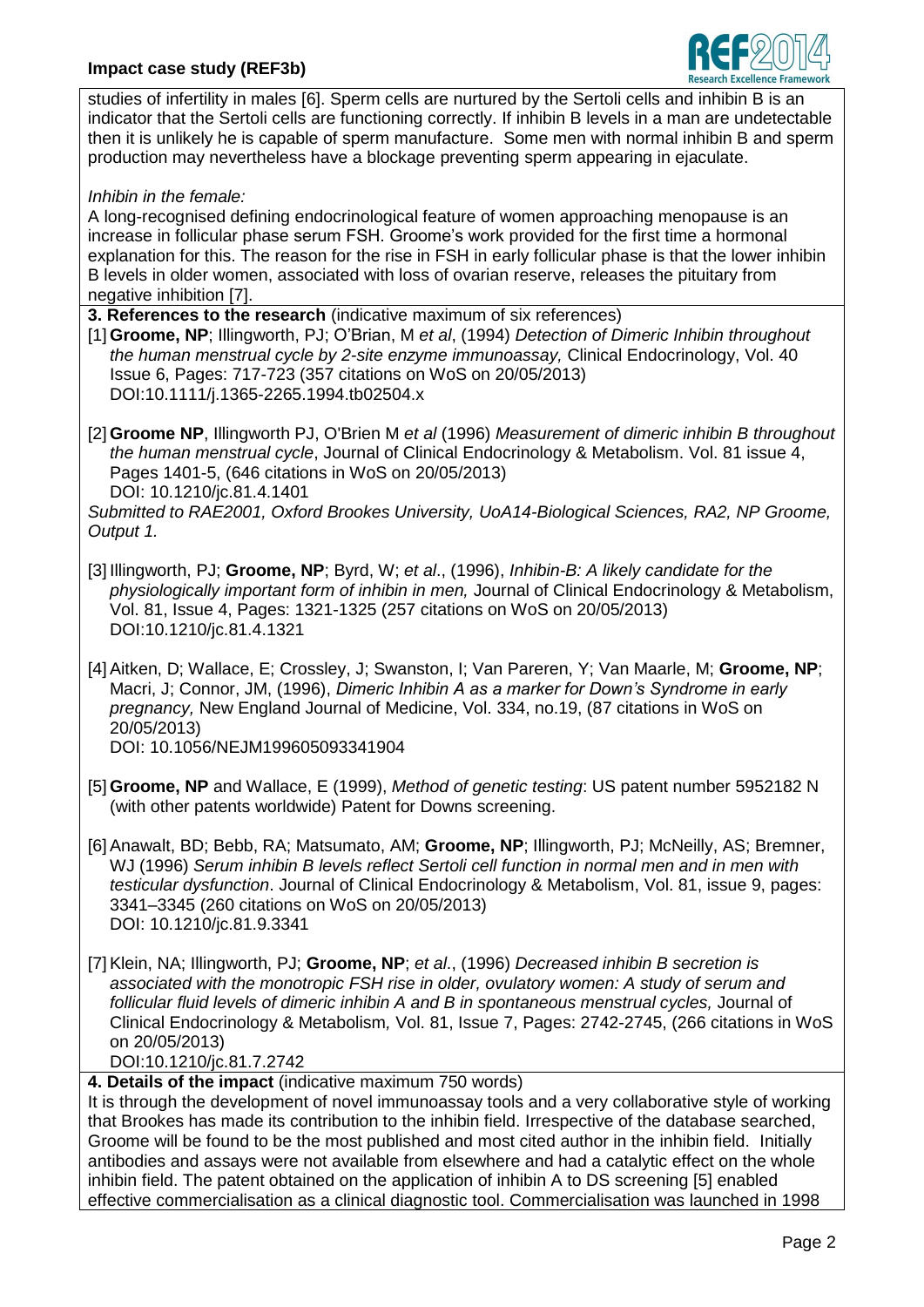### **Impact case study (REF3b)**



through an Brookes/Serotec spin-out venture (Oxford Bio-Innovation Ltd), and licenses passed on by acquisitions first to Diagnostic System Laboratories (Houston) and then to Beckman Coulter Inc. Licences for the DS patent and worldwide sales of the Brookes antibodies have been exclusive to Beckman Coulter since 2005. Royalty income generated for Brookes by the sales and licences has increased steadily each year since 2000 [a]. The assays remained unique in the marketplace until 2010.

## **Impacts on Commerce:**

Gross royalty income to Brookes from sales of the inhibin assays amounted to £4,937,278 in the period January 2008 to December 2012. For the same period, worldwide sales reported by Beckman Coulter totalled US\$134,980,885. In 2012 the antibodies were sold in 61 countries. Brookes has reinvested some of the income into providing studentships and lab equipment to train the next generation of researchers [a]. At least 15 students gained doctorates in Groome's laboratory many in areas related to inhibin. The bulk of the income (around 98%) derives from sales related to Down's Syndrome screening, but some is from other clinical applications as described below.

#### **Impacts on Health and well-being: adoption of a new diagnostic technology;** *Down's Syndrome Screening:*

This has become the prime clinical application of the inhibin immunoassays. The assay was incorporated onto Beckman Coulter's automated high throughput clinical assay platform and the patent protected the sales for this application. The assay is either used in the second trimester with three other markers as the 'Quad' test or in combination with first trimester markers as the 'integrated' test.

The greatest use of the inhibin A assay for DS screening has been in the USA. The 2012 College of American Pathologists (CAP) report [b], shows that most respondent clinics use the second trimester Quad test with a significant number using the full integrated test. The total usage of the quad or integrated test in 2011 in the USA was over 3 million women screened.

In the USA, it can easily be deduced that the inclusion of inhibin A in the screening for DS has contributed to a significant cost-saving for healthcare. This is through the increased detection rates of the screening kits over the earlier 'triple' test. Modelled predicted detection rates and falsepositive rates show that for a 1:270 cut-off, the use of inhibin A in the Quad test has provided a 5% increase in the detection rate while simultaneously reducing the false-positive rate by 0.8% [c]. This improvement over the triple test was confirmed in prospective studies in the USA [c]. Importantly, for affected pregnancies, the average risk is higher when Inhibin A is incorporated while for unaffected pregnancies the risk is lower [c], i.e. the Quad test provided a stronger indication that invasive testing was indicated for affected pregnancies while providing greater reassurance in unaffected cases. When an average DS birth rate of 1 in 700 is assumed, then with no screening programs in the US with 4 million live births a year there would be over 5,700 DS births a year. It can be estimated that lifetime care costs of a DS child would be circa \$900,000 per child. The 5% gain in detection as result of adding inhibin-A therefore translates into a potential saving of over \$250 million per year. Given the current trend for women to choose to have children later (where there is a high correlation between increasing maternal age and increased instances of DS), this will only become a greater saving. There are also health implications because the amniocentesis procedure carries a 0.5-0.8% chance of provoking a miscarriage; the greater accuracy of the screening means that fewer women have to take that risk [c].

In the UK, the Quad test became the recommended standard of care for second trimester screening in 2010 and is now offered by all but 3 of over 160 NHS trusts. In the period April 2011 to September 2011, Quad and integrated testing increased and accounted for 72.8% of all second trimester tests compared with a previous cycle rate of 49.7%. This represents an estimated 119,360 annual screening rate using the inhibin A test, out of an annual 545,445 total pregnancies screened [d].

*Female infertility investigations:*